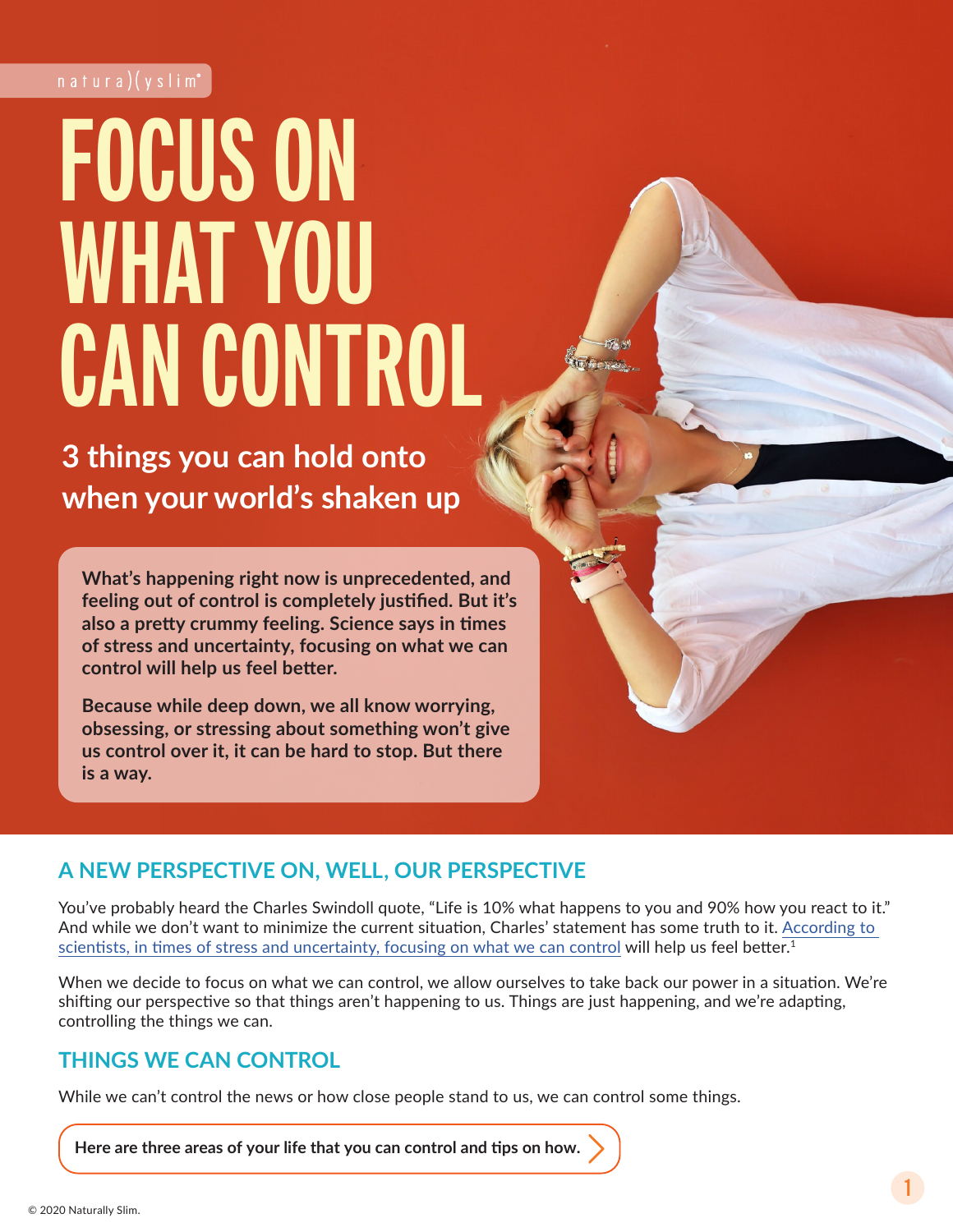# **HOW WE VIEW THE WORLD**

We can choose to see what happens to and around us in a positive or negative light. For instance, when we're stuck in traffic, we can either get upset that we're going to be late for dinner, or be thankful for the opportunity for a bit of extra time to listen to our favorite podcast.

We're not saying you need to put a positive spin on every situation. Some situations are just plain awful and require us to feel our feelings ([here's a](https://vimeo.com/403016755)  [good resource on that](https://vimeo.com/403016755)). But training our minds to find the good in what we usually consider life's minor annoyances can go a long way in helping us stay mostly positive during the bigger challenges in our lives, too.

#### Here's a pro-tip:

**1**

When you find yourself having a negative thought about something that in five years from now you probably won't even remember, try your best to find the positive in the situation. As you begin practicing doing this, you might not feel positive right away. But over time, this will change, and you'll find the brighter side of things more quickly.

In the Naturally Slim® (NS) program, we explore more ways to shift your mindset to one of positivity.



**2**

## **HOW ACTIVE WE ARE**

We decide if we're going to park it on the couch (or at our desk all day), or if we're going to move our bodies some, too. Being physically active has [been shown to help](https://www.cdc.gov/physicalactivity/basics/pa-health/index.htm)  [reduce the risk of heart disease, diabetes,](https://www.cdc.gov/physicalactivity/basics/pa-health/index.htm)  [and certain types of cancer.](https://www.cdc.gov/physicalactivity/basics/pa-health/index.htm) It's also been shown to help people boost their mood and keep extra weight off!2 Basically, moving a little can have some big benefits.

If you're not able to work out every single day, that's OK! As long as you're getting 20 to 30 minutes of physical activity most days of the week, you're going to reap many of movement's benefits.

### Here's a pro-tip:

Being physically active doesn't have to mean going on a run or doing a HIIT routine. It can be as simple as going for a walk or putting on some music and dancing in your living room [\(here are some other](https://www.naturallyslim.com/blog/don-t-fret-break-a-sweat)  [ideas\).](https://www.naturallyslim.com/blog/don-t-fret-break-a-sweat) In NS, we dive deeper into how to make breaking a sweat something you enjoy doing.

Focusing on what you can control **Focusing on what you can control**